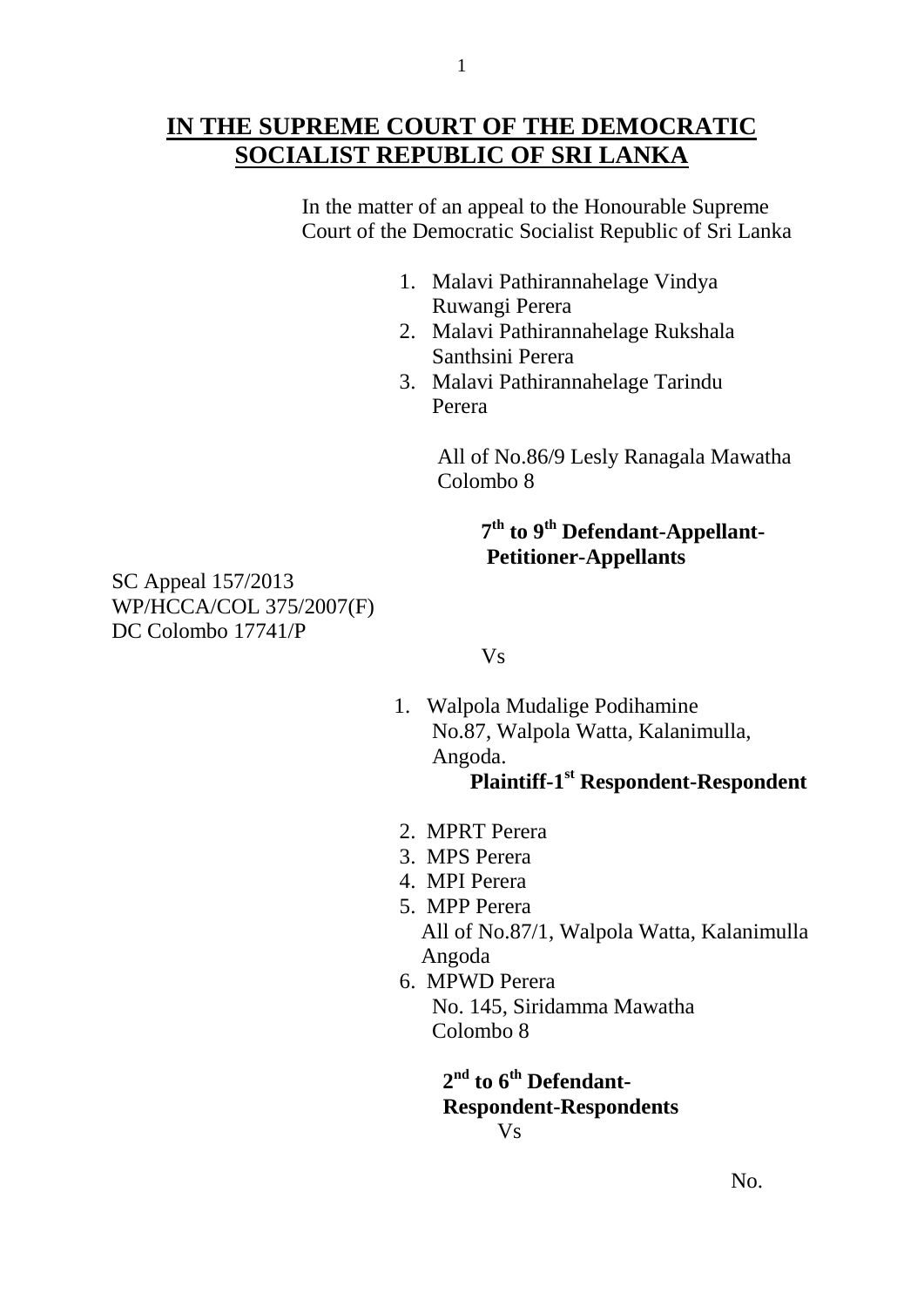- Before : Buwaneka Aluwihare PC J Sisira J De Abrew J Anil Gooneratne J
- Counsel : Sunil Abeyratne with Thushara Gunatilake for the  $7<sup>th</sup>$  to  $9<sup>th</sup>$  Defendant-Appellant-Petitioner-Appellants Chandrika Morawake for the Plaintiff-Respondent-Respondent

Argued on : 3.3.2017

#### Written Submission

Tendered on : 1.11.2013 by the Defendant-Appellant-Petitioner-Appellants 20.12.2013 by the Plaintiff-Respondent-Respondent

Decided on : 13.09. 2017

#### **Sisira J De Abrew J.**

The  $7<sup>th</sup>$ ,  $8<sup>th</sup>$ ,  $9<sup>th</sup>$  Defendant-Appellant-Petitioner-Appellants (hereinafter referred to as the Defendant-Appellants) in this case filed an appeal in the Civil Appellate High Court challenging the judgment of learned District Judge dated 20.8.2017. The learned Judges of the Civil Appellate High Court (hereinafter referred to as the High Court) by their judgment dated 15.3.2012 dismissed the petition of appeal on the ground that it had not been presented to the District Court within 60 days from the date of the judgment which is the stipulated time period prescribed to present a petition of appeal in Section 755(3) of the Civil Procedure Code (the CPC). Section 755(3) of the CPC reads as follows.

 *"Every appellant shall within sixty days from the date of the judgment or decree appealed against present to the original Court a petition of appeal setting out the circumstances out of which the appeal arises and the grounds of objection to the judgment or decree appealed against, and containing the particulars required by section 758, which shall be signed*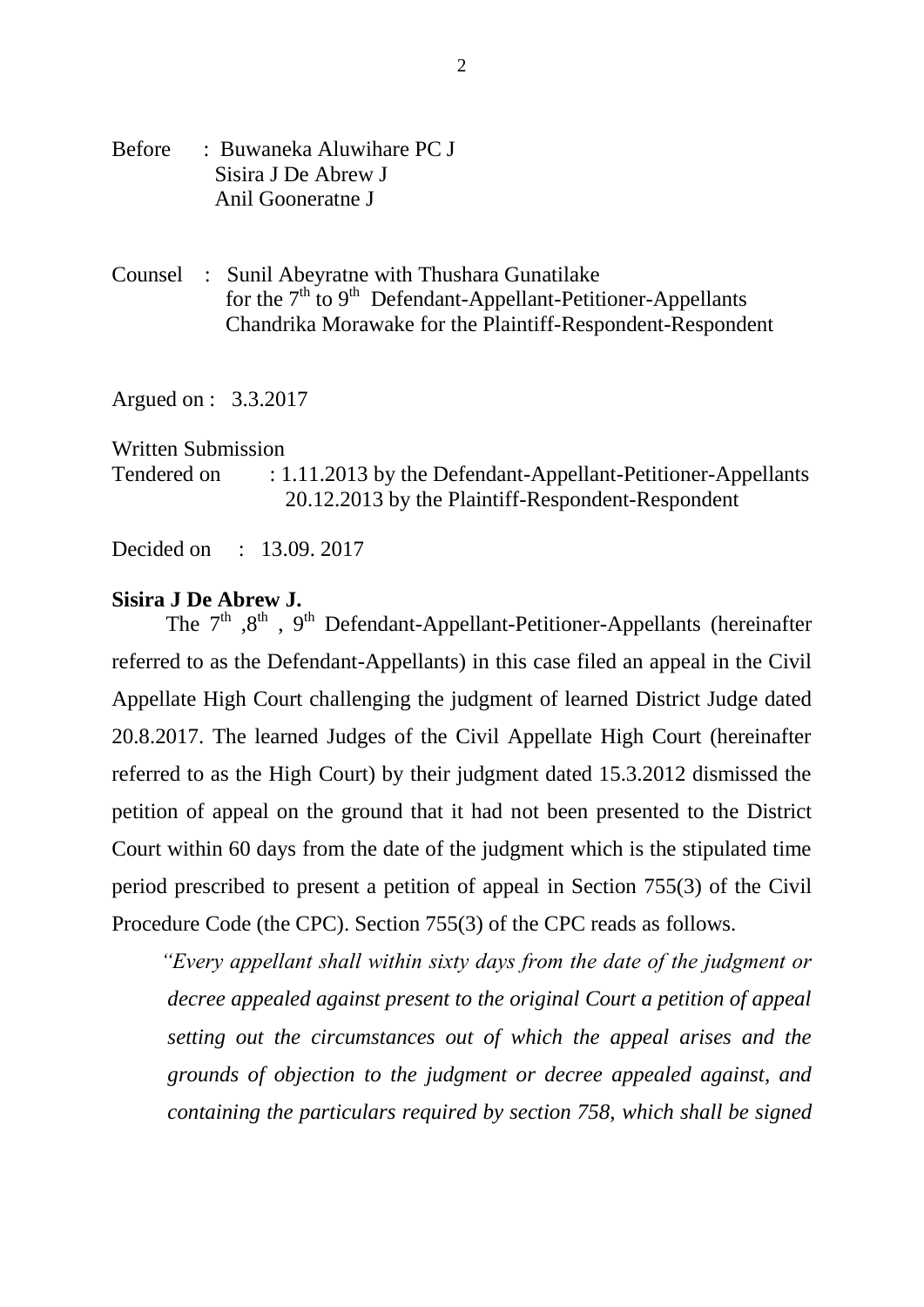*by the appellant or his registered Attorney. Such petition of appeal shall be exempt from stamp duty:*

 *Provided that, if such petition is not presented to the original Court within sixty days from the date of the judgment or the decree appealed against, the court shall refuse to receive the appeal."* 

 Being aggrieved by the said judgment of the High Court, the Defendant-Appellants have filed this appeal. This Court by its order dated 20.9.2013 granted leave to appeal on the questions of law which are set out below.

- 1. Did the learned Judges of the Civil Appellate High Court err in concluding that the petition of appeal filed in that court had been filed out time?
- 2. Was there a valid notice of appeal and petition of appeal filed on behalf of the Appellants in the Civil Appellate High Court?

It is undisputed in this case that the petition of appeal should have been presented to the District Court on or before 19.10.2007. Learned counsel for the Defendant-Appellants contended that the petition of appeal had been presented to the District Court on 19.10.2007. But learned counsel for the Plaintiff-Respondent-Respondent-Respondents (hereinafter referred to as the Plaintiff-Respondents) contended that the petition of appeal had not been presented to the District Court on 19.10.2007. Therefore the most important question that must be decided in this case is whether the petition of appeal had been tendered to the District Court on 19.10.2007 or not. I now advert to this question. When the petition of appeal tendered to the District Court is examined, it appears that the said petition of appeal bears the date stamp of the Record Room of the District Court. According to the date stamp, the date is 19.10.2007. Learned counsel for the Defendant-Appellants relying on the said date stamp contended that the petition of appeal had been tendered to the District Court on 19.10.2007.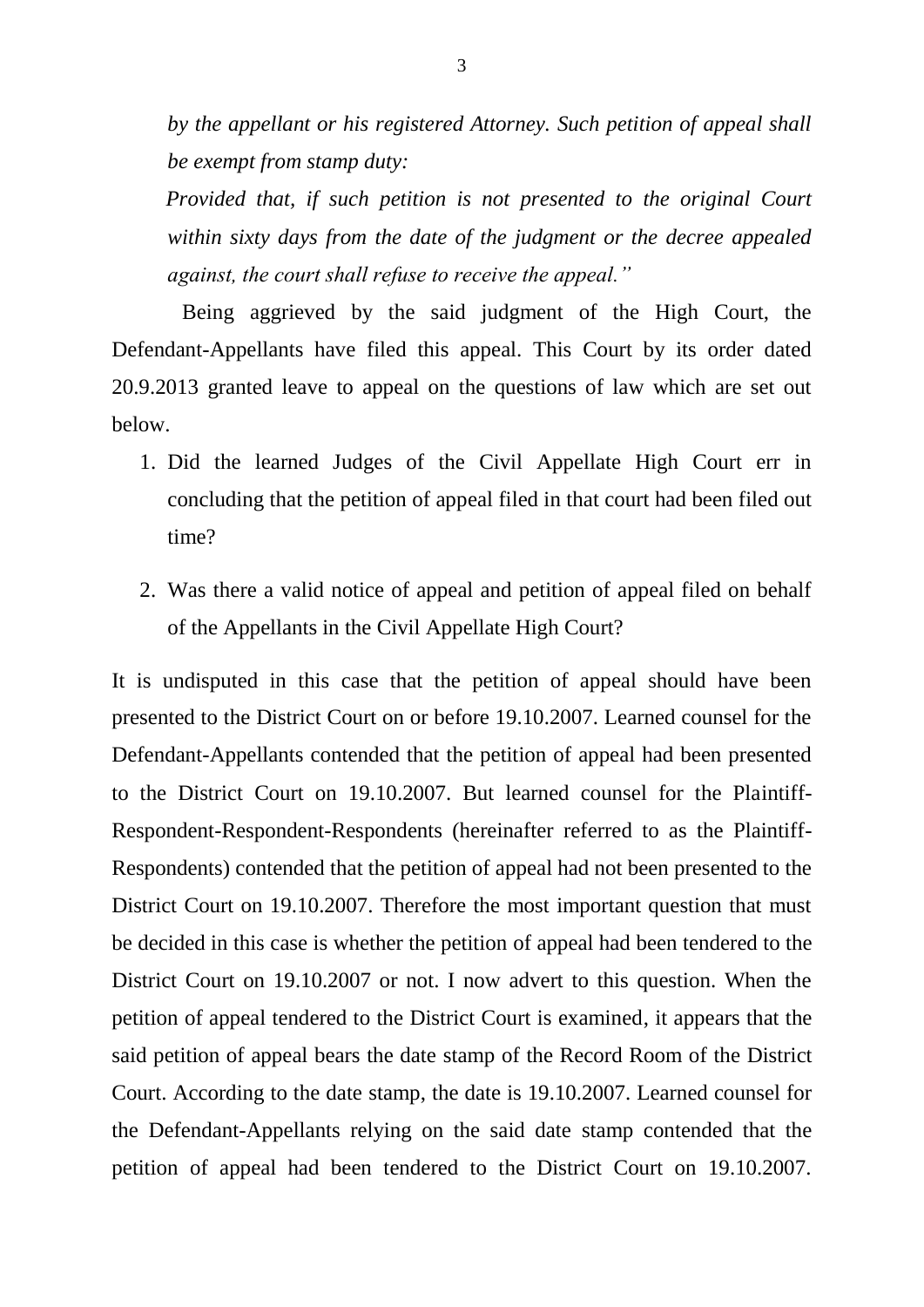Although learned counsel for the Defendant-Appellants contended so, the Registrar of the Record Room of the District Court had made a minute addressed to the Chief Registrar of the District Court to the following effect.

 *"Chief Registrar. 23.10.2017.*

 *This Petition of appeal had been put to the motion box of the Record Room by mistake. Submitted for necessary action.*

 *Registrar in Charge of the Record Room."* 

The above minute clearly shows that the Petition of Appeal had not been handed over to the Registrar of the District Court or to the Registrar in Charge of the Record Room on 19.10.2007 although it bears the date stamp of the Record Room of the District Court indicting the date as 19.10.2007.

 When a Petition of Appeal or a Notice of Appeal is handed over to the District Court, the accepted practice is to hand over the same to the Registrar of the District Court who shall state the date and time of presentation of the document and initial it. The other practice is when a Petition of Appeal or a Notice of Appeal is tendered to the Registrar of the District Court, he will place the date stamp of the District Court; state the time of presentation; and initial on the date stamp. The fact that there is a practice of this nature is evident when one examines the Notice of Appeal tendered to the District Court which bears the date and time of handing over of the document and the signature of the Registrar of the District Court. The fact that there is a practice of this nature is also established by the judgment of Justice SN Silva (as he then was) in the case of Nachchiduwa Vs Mansoor[1995] 2SLR 273 at page275 which reads as follows.

*"We have carefully considered the submission of learned counsel. We note that in terms of Section 755(3) the appellant has to present to the original court a petition of appeal within a period of 60 days of the judgment. The act of the registered attorney of the defendants-appellants in tendering the petition of appeal to the Registrar and the act of the Registrar in placing the date stamp*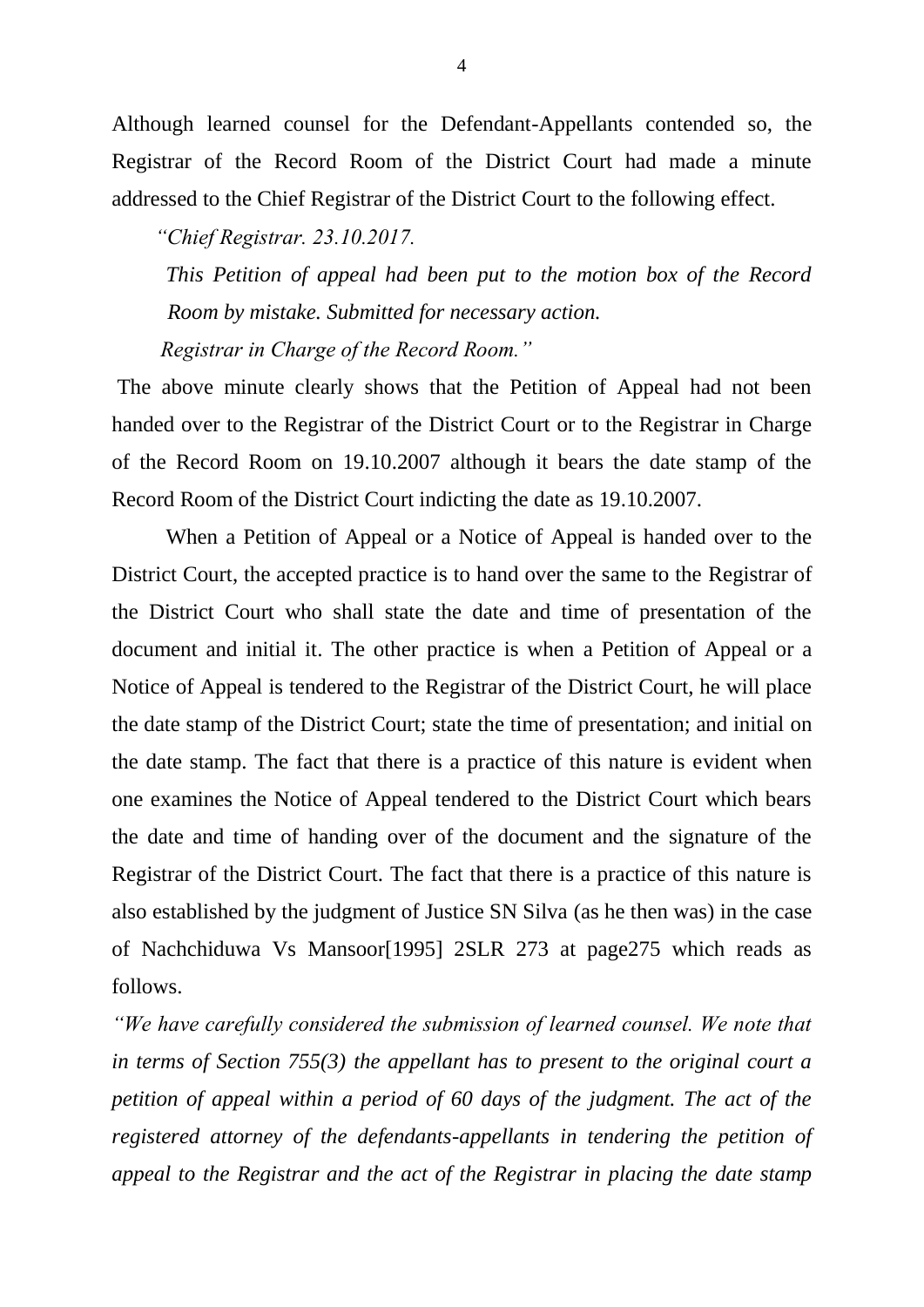*and his initials on the petition of appeal constitute a presentation of the petition of appeal."* 

The petition of appeal submitted to the District Court does not bear a minute by the Registrar of the District Court stating the date and time of handing over the said document. It does not have any minute made by the Registrar of the District Court on 19.10.2007. It has a minute made on **23.10.2007** by the Registrar in charge of the Record Room which I have referred to above. There is another matter that should be considered in finding an answer to the question whether the petition of appeal had been tendered to the District Court on 19.10.2007 or not. The entries of the Motion Book of the District Court relating to 19.10.2007 had been produced marked "A"in the High Court. The learned Judges of the High Court have considered this Motion Book. The last entry in page 318 of the Motion Book is entry No.46. Therefore the next entry in page 319 of the Motion Book should be entry No.47. The entry No.47 had been correctly entered in page 319 on the first line and this entry should be the first entry in page 319 of the Motion Book. But when page 319 of the Motion Book is examined it can be clearly seen that above the said entry No.47 there is another entry and the number of the said entry is also 46. Therefore it is seen in this Motion Book there are two entries under No.46. The second entry No.46 relates to the Petition of Appeal in this case and this entry had been made on the line where printed letters of the book are printed. This line is not meant for making entries.

 When I consider all the above matters, I hold that the Petition of Appeal had not been handed over to the District Court on or before 19.10.2007. In view of the above conclusion reached by me, I answer the  $1<sup>st</sup>$  question of law in the negative.

 For the above reasons, I hold that that the Petition of Appeal had not been presented to the District Court within 60 days from the date of the judgment of